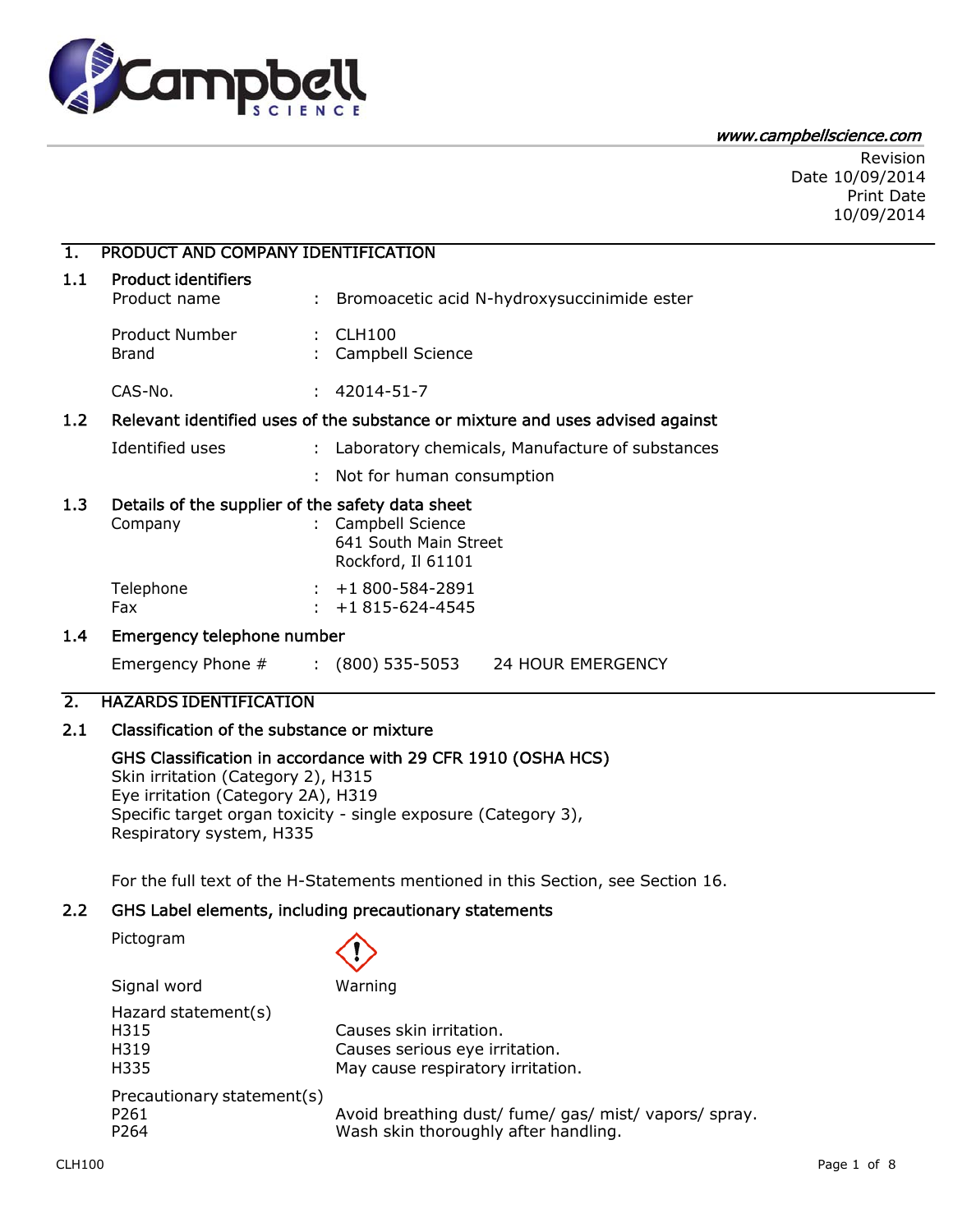| P271<br>P280         | Use only outdoors or in a well-ventilated area.                                                     |
|----------------------|-----------------------------------------------------------------------------------------------------|
| $P302 + P352$        | Wear protective gloves/ eye protection/ face protection.                                            |
|                      | IF ON SKIN: Wash with plenty of soap and water.                                                     |
| $P304 + P340$        | IF INHALED: Remove victim to fresh air and keep at rest in a position<br>comfortable for breathing. |
| $P305 + P351 + P338$ | IF IN EYES: Rinse cautiously with water for several minutes. Remove                                 |
|                      | contact lenses, if present and easy to do. Continue rinsing.                                        |
| P312                 | Call a POISON CENTER or doctor/ physician if you feel unwell.                                       |
| P321                 | Specific treatment (see supplemental first aid instructions on this label).                         |
| $P332 + P313$        | If skin irritation occurs: Get medical advice/attention.                                            |
| $P337 + P313$        | If eye irritation persists: Get medical advice/attention.                                           |
| P362                 | Take off contaminated clothing and wash before reuse.                                               |
| $P403 + P233$        | Store in a well-ventilated place. Keep container tightly closed.                                    |
| P405                 | Store locked up.                                                                                    |
| P501                 | Dispose of contents/ container to an approved waste disposal plant.                                 |

### 2.3 Hazards not otherwise classified (HNOC) or not covered by GHS - none

### 3. COMPOSITION/INFORMATION ON INGREDIENTS

### 3.1 Substances

| <b>Formula</b>   | : $C_6H_6BrNO_4$   |
|------------------|--------------------|
| Molecular Weight | $: 236.02$ g/mol   |
| CAS-No.          | $: 42014 - 51 - 7$ |

#### **Hazardous components**

| Component                                  | Classification            | Concentration |
|--------------------------------------------|---------------------------|---------------|
| Bromoacetic acid N-hydroxysuccinimideester |                           |               |
|                                            | Skin Irrit. 2; Eye Irrit. | -             |
|                                            | 2A; STOT SE 3;            |               |
|                                            | H315, H319, H335          |               |

For the full text of the H-Statements mentioned in this Section, see Section 16.

### 4. FIRST AID MEASURES

### 4.1 Description of first aid measures

#### General advice

Consult a physician. Show this safety data sheet to the doctor in attendance. Move out of dangerous area.

### If inhaled

If breathed in, move person into fresh air. If not breathing, give artificial respiration. Consult a physician.

#### In case of skin contact

Wash off with soap and plenty of water. Consult a physician.

#### In case of eye contact

Rinse thoroughly with plenty of water for at least 15 minutes and consult a physician.

#### If swallowed

Never give anything by mouth to an unconscious person. Rinse mouth with water. Consult a physician.

### 4.2 Most important symptoms and effects, both acute and delayed

The most important known symptoms and effects are described in the labeling (see section 2.2) and/or in section 11

### 4.3 Indication of any immediate medical attention and special treatment needed no data available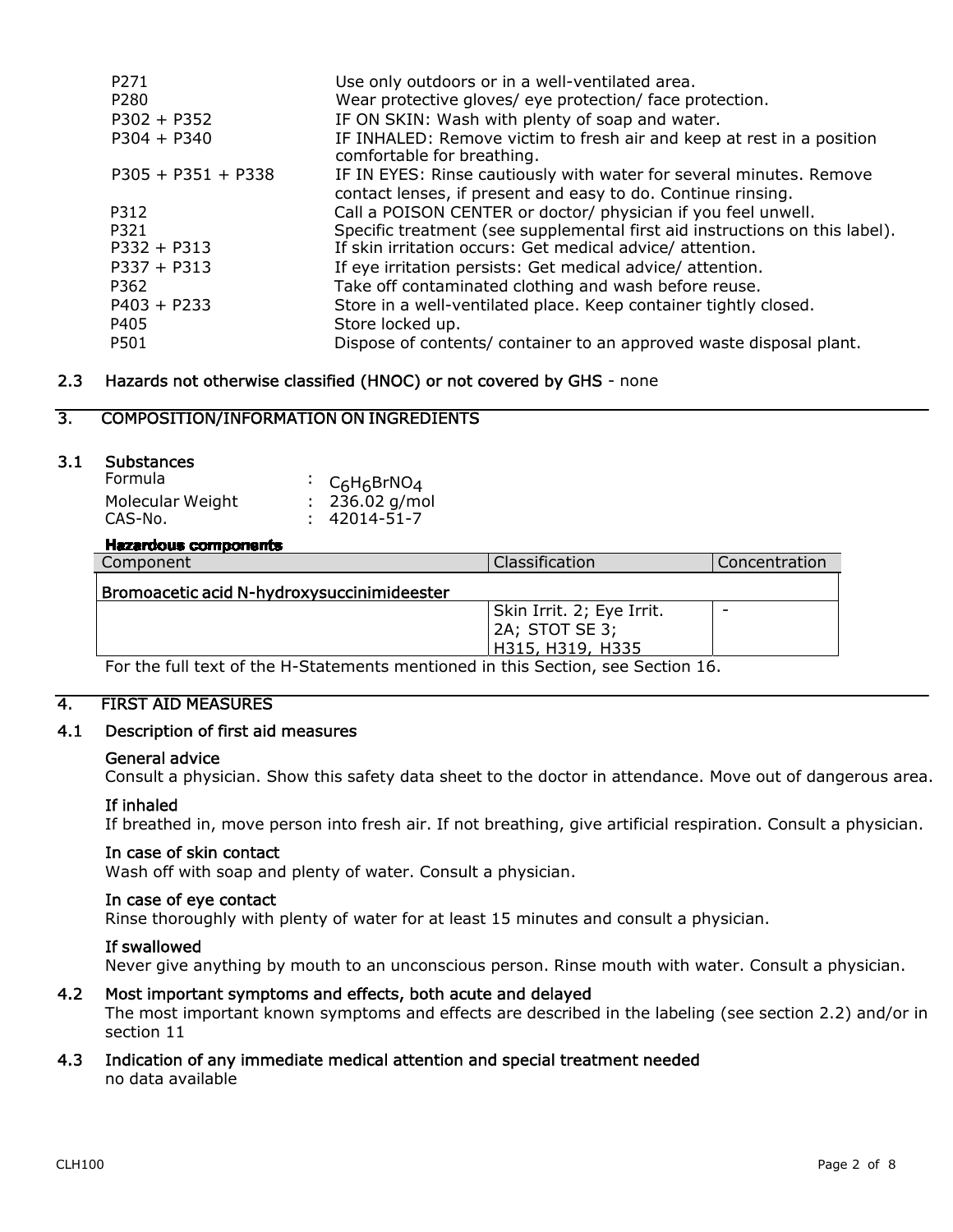### 5. FIREFIGHTING MEASURES

### 5.1 Extinguishing media

#### Suitable extinguishing media

Use water spray, alcohol-resistant foam, dry chemical or carbon dioxide.

5.2 Special hazards arising from the substance or mixture Carbon oxides, nitrogen oxides (NOx), Hydrogen bromide gas

#### 5.3 Advice for firefighters

Wear self contained breathing apparatus for fire fighting if necessary.

#### 5.4 Further information

no data available

### 6. ACCIDENTAL RELEASE MEASURES

6.1 Personal precautions, protective equipment and emergency procedures Use personal protective equipment. Avoid dust formation. Avoid breathing vapors, mist or gas. Ensure adequate ventilation. Evacuate personnel to safe areas. Avoid breathing dust.

For personal protection see section 8.

## 6.2 Environmental precautions

Do not let product enter drains.

6.3 Methods and materials for containment and cleaning up Pick up and arrange disposal without creating dust. Sweep up and shovel. Keep in suitable, closed containers for disposal.

### 6.4 Reference to other sections

For disposal see section 13.

### 7. HANDLING AND STORAGE

### 7.1 Precautions for safe handling

Avoid contact with skin and eyes. Avoid formation of dust and aerosols. Provide appropriate exhaust ventilation at places where dust is formed. For precautions see section 2.2.

### 7.2 Conditions for safe storage, including any incompatibilities

Keep container tightly closed in a dry and well-ventilated place.

Recommended storage temperature: -20 °C

Keep in a dry place.

### 7.3 Specific end use(s)

Apart from the uses mentioned in section 1.2 no other specific uses are stipulated

### 8. EXPOSURE CONTROLS/PERSONAL PROTECTION

### 8.1 Control parameters

### Components with workplace control parameters

Contains no substances with occupational exposure limit values.

### 8.2 Exposure controls

### Appropriate engineering controls

Handle in accordance with good industrial hygiene and safety practice. Wash hands before breaks and at the end of workday.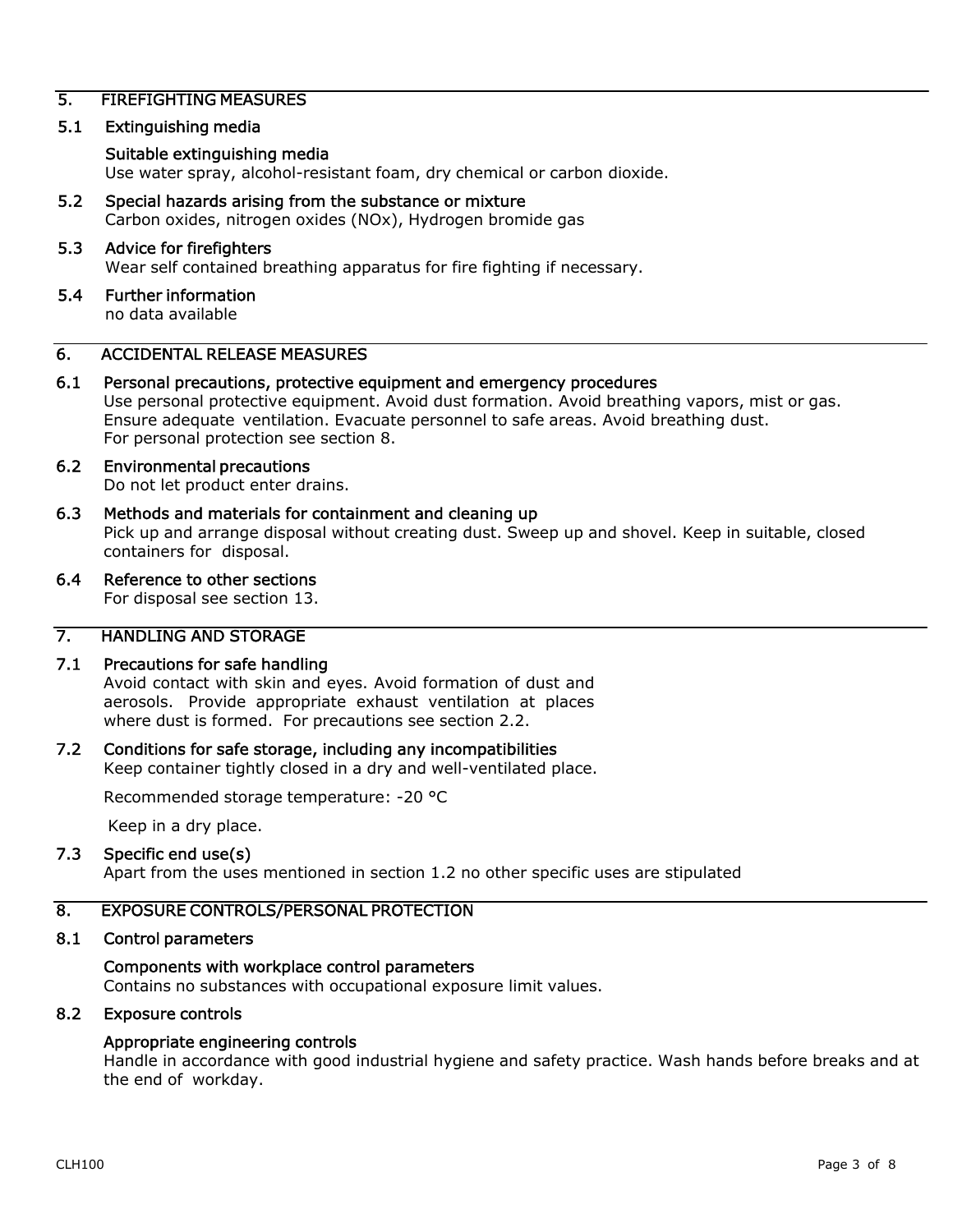### Personal protective equipment

#### Eye/face protection

Safety glasses with side-shields conforming to EN166 Use equipment for eye protection tested and approved under appropriate government standards such as NIOSH (US) or EN 166(EU).

#### Skin protection

Handle with gloves. Gloves must be inspected prior to use. Use proper glove removal technique (without touching glove's outer surface) to avoid skin contact with this product. Dispose of contaminated gloves after use in accordance with applicable laws and good laboratory practices. Wash and dry hands.

#### Body Protection

Impervious clothing, The type of protective equipment must be selected according to the concentration and amount of the dangerous substance at the specific workplace.

#### Respiratory protection

For nuisance exposures use type P95 (US) or type P1 (EU EN 143) particle respirator. For higher level protection use type OV/AG/P99 (US) or type ABEK-P2 (EU EN 143) respirator cartridges. Use respirators and components tested and approved under appropriate government standards such as NIOSH (US) or CEN (EU).

#### Control of environmental exposure

Do not let product enter drains.

### 9. PHYSICAL AND CHEMICAL PROPERTIES

#### 9.1 Information on basic physical and chemical properties

| a)      | Appearance                                      | Form: powder      |
|---------|-------------------------------------------------|-------------------|
| b)      | Odor                                            | no data available |
| c)      | Odor Threshold                                  | no data available |
| d)      | pH                                              | no data available |
| e)      | Melting point/freezing point                    | 116 °C            |
| f)      | Initial boiling point and boiling range         | no data available |
| g)      | Flash point                                     | no data available |
| h)      | Evaporation rate                                | no data available |
| i)      | Flammability (solid, gas)                       | no data available |
| j)      | Upper/lower flammability or explosive<br>limits | no data available |
| k)      | Vapor pressure                                  | no data available |
| $\vert$ | Vapor density                                   | no data available |
| m)      | Relative density                                | no data available |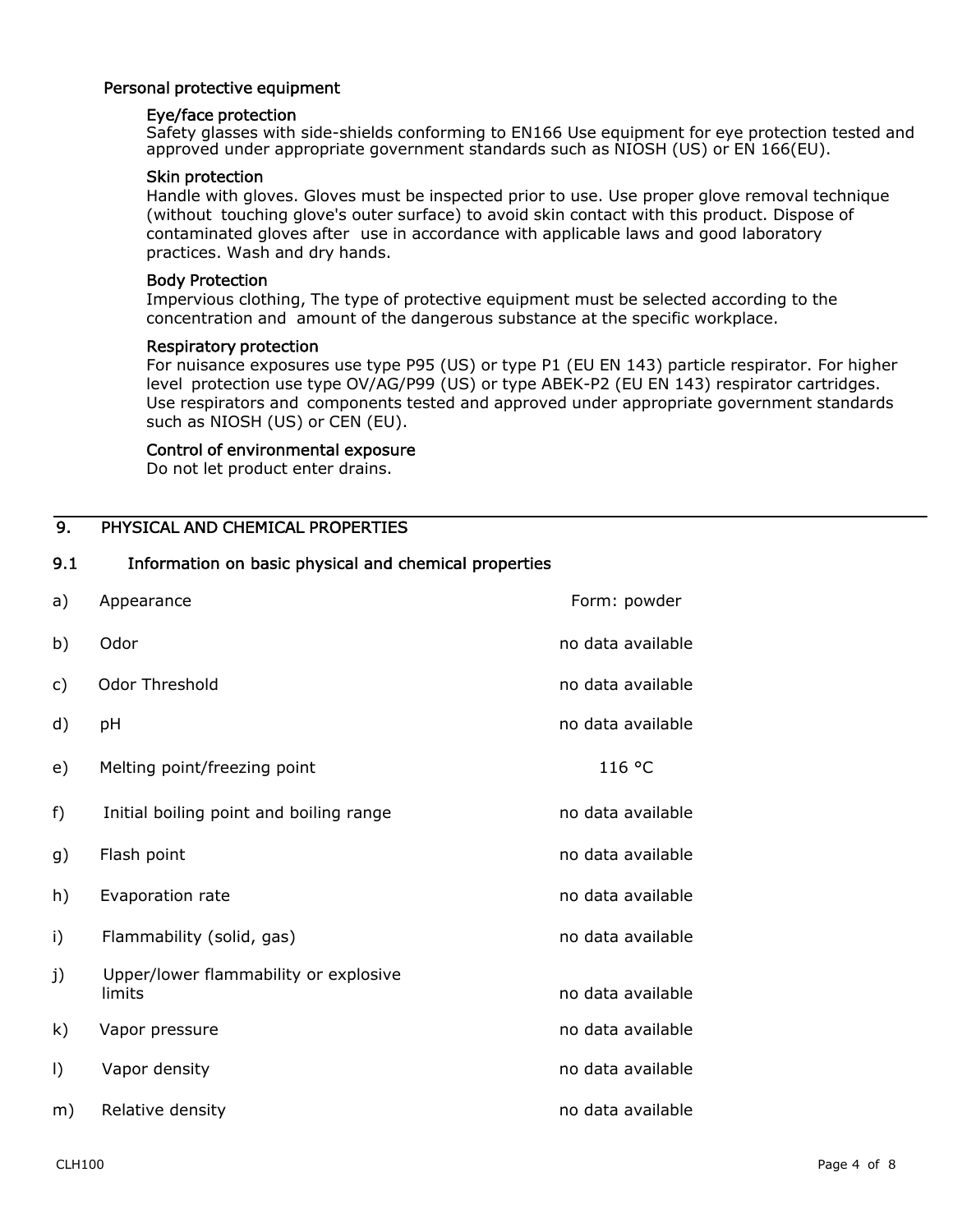| n)        | Water solubility                        | no data available |
|-----------|-----------------------------------------|-------------------|
| $\circ$ ) | Partition coefficient: n- octanol/water | no data available |
| p)        | Auto-ignition temperature               | no data available |
| q)        | Decomposition temperature               | no data available |
| r)        | Viscosity                               | no data available |
| s)        | <b>Explosive properties</b>             | no data available |
| t)        | Oxidizing properties                    | no data available |

### 9.2 Other safety information

no data available

### 10. STABILITY AND REACTIVITY

### 10.1 Reactivity

no data available

### 10.2 Chemical stability Stable under recommended storage conditions.

- 10.3 Possibility of hazardous reactions no data available
- 10.4 Conditions to avoid no data available
- 10.5 Incompatible materials no data available

### 10.6 Hazardous decomposition products Other decomposition products - no data available In the event of fire: see section 5

### 11. TOXICOLOGICAL INFORMATION

### 11.1 Information on toxicological effects

Acute toxicity: no data available

Inhalation: no data available

Dermal: no data available

### Skin corrosion/irritation

no data available

#### Serious eye damage/eye irritation no data available

Respiratory or skin sensitization no data available

#### Germ cell mutagenicity no data available

### **Carcinogenicity**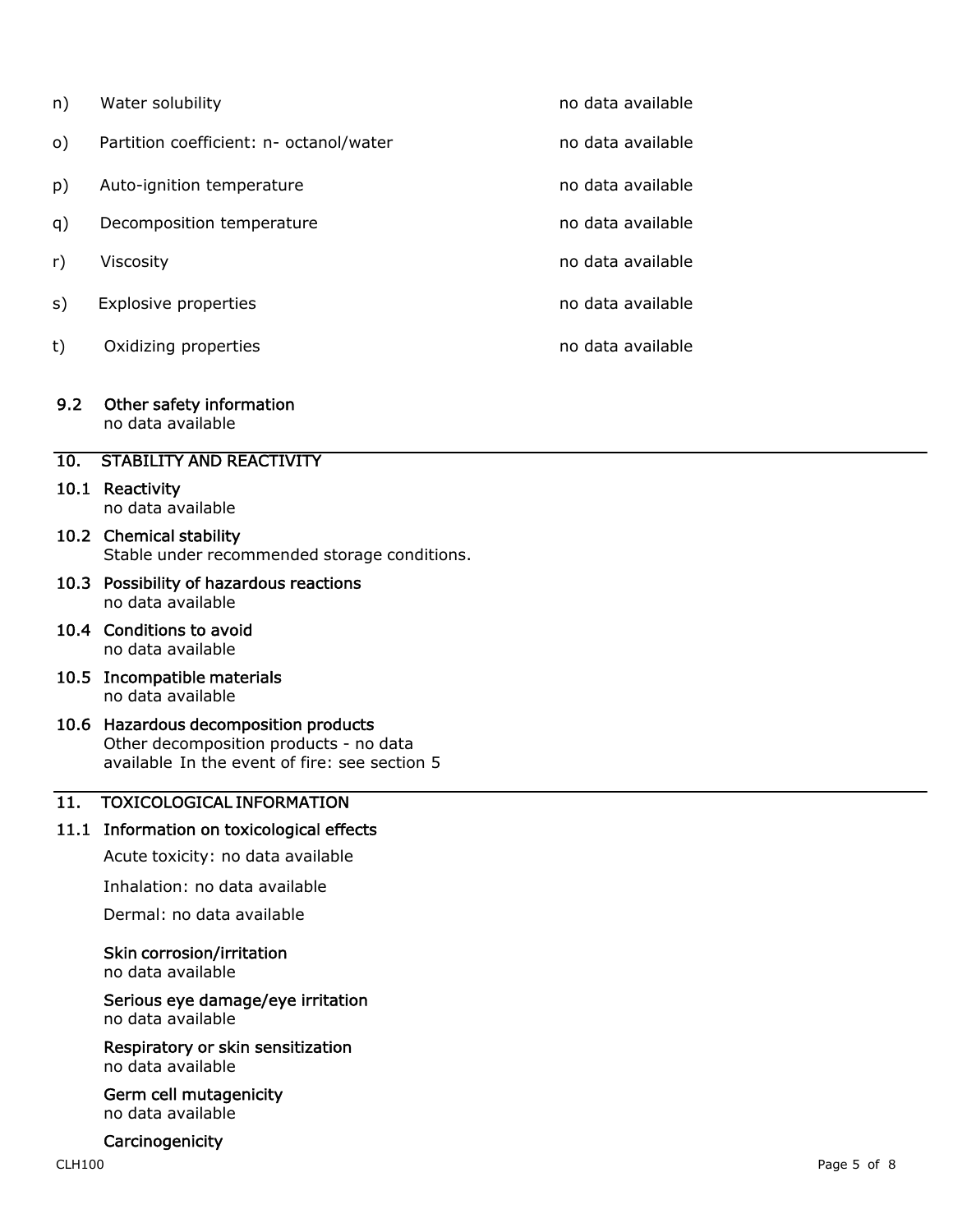- IARC: No component of this product present at levels greater than or equal to 0.1% is identified as probable, possible or confirmed human carcinogen by IARC.
- ACGIH: No component of this product present at levels greater than or equal to 0.1% is identified as a carcinogen or potential carcinogen by ACGIH.
- NTP: No component of this product present at levels greater than or equal to 0.1% is identified as a known or anticipated carcinogen by NTP.
- OSHA: No component of this product present at levels greater than or equal to 0.1% is identified as a carcinogen or potential carcinogen by OSHA.

#### Reproductive toxicity

no data available

#### Specific target organ toxicity - single exposure

Inhalation - May cause respiratory irritation.

### Specific target organ toxicity - repeated exposure

no data available

#### Aspiration hazard

no data available

### Additional Information

RTECS: Not available

To the best of our knowledge, the chemical, physical, and toxicological properties have not been thoroughly investigated.

### 12. ECOLOGICAL INFORMATION

#### 12.1 Toxicity

no data available

- 12.2 Persistence and degradability no data available
- 12.3 Bioaccumulative potential no data available

### 12.4 Mobility in soil

no data available

### 12.5 Results of PBT and vPvB assessment

PBT/vPvB assessment not available as chemical safety assessment not required/not conducted

### 12.6 Other adverse effects

no data available

### 13. DISPOSAL CONSIDERATIONS

#### 13.1 Waste treatment methods

### **Product**

Offer surplus and non-recyclable solutions to a licensed disposal company. Contact a licensed professional waste disposal service to dispose of this material.

#### Contaminated packaging

Dispose of as unused product.

### 14. TRANSPORT INFORMATION

### DOT (US)

Not dangerous goods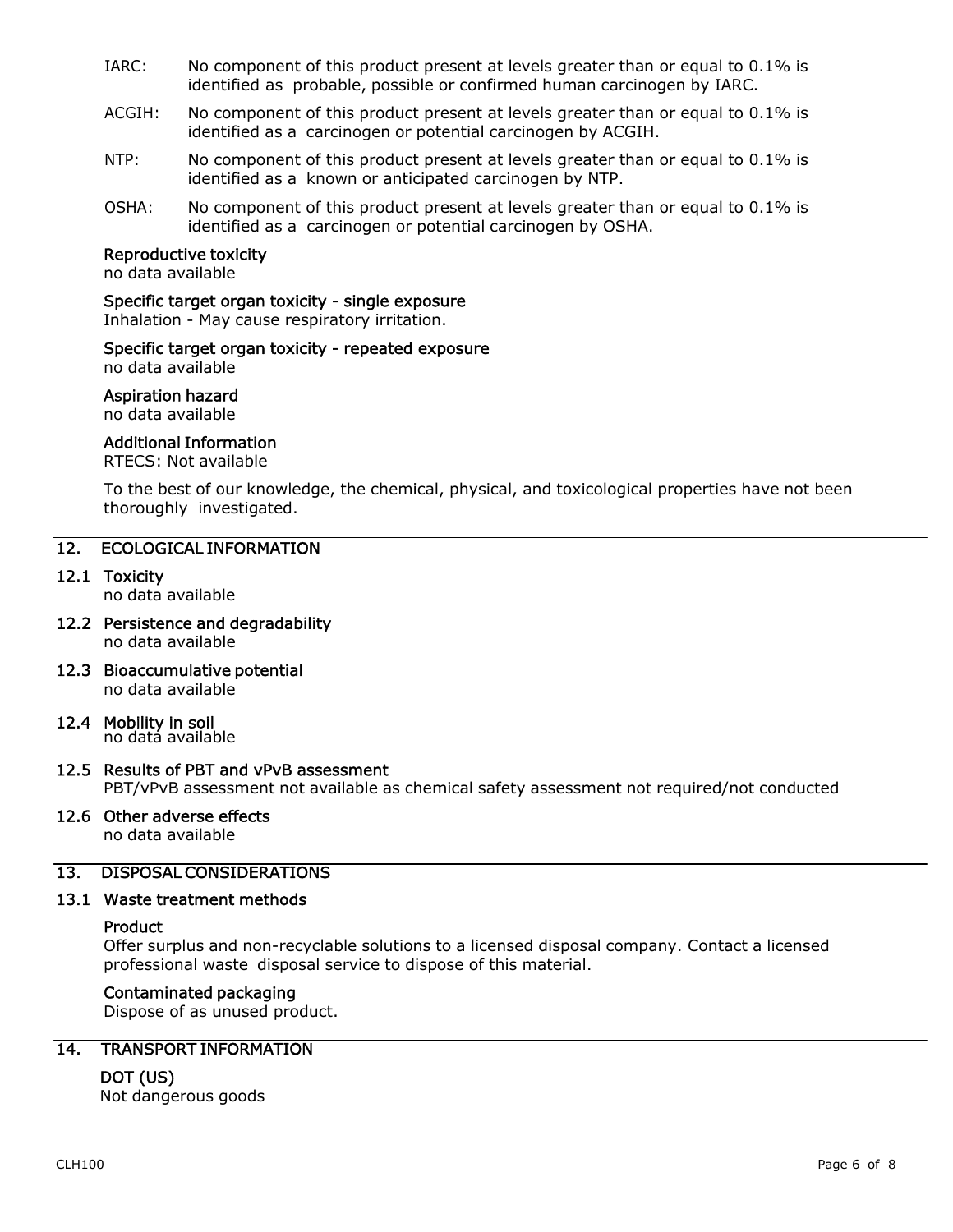IMDG Not dangerous goods

### IATA

Not dangerous goods

### 15. REGULATORY INFORMATION

#### SARA 302 Components

SARA 302: No chemicals in this material are subject to the reporting requirements of SARA Title III, Section 302.

### SARA 313 Components

SARA 313: This material does not contain any chemical components with known CAS numbers that exceed the threshold (De Minimis) reporting levels established by SARA Title III, Section 313.

#### SARA 311/312 Hazards

Acute Health Hazard

#### Massachusetts Right To Know Components

No components are subject to the Massachusetts Right to Know Act.

#### Pennsylvania Right To Know Components

| Bromoacetic acid N-hydroxysuccinimide<br>ester | CAS-No.<br>42014-51-7 | <b>Revision Date</b> |
|------------------------------------------------|-----------------------|----------------------|
| New Jersey Right To Know Components            |                       |                      |
| Bromoacetic acid N-hydroxysuccinimide<br>ester | CAS-No.<br>42014-51-7 | <b>Revision Date</b> |

### California Prop. 65 Components

This product does not contain any chemicals known to State of California to cause cancer, birth defects, or any other reproductive harm.

### 16. OTHER INFORMATION

### Full text of H-Statements referred to under sections 2 and 3.

| Eye Irrit.  | Eye irritation                                   |
|-------------|--------------------------------------------------|
| H315        | Causes skin irritation.                          |
| H319        | Causes serious eye irritation.                   |
| H335        | May cause respiratory irritation.                |
| Skin Irrit. | Skin irritation                                  |
| STOT SE     | Specific target organ toxicity - single exposure |

### HMIS Rating

| Health hazard:     | 2 |  |
|--------------------|---|--|
| Chronic Health     |   |  |
| Hazard:            |   |  |
| Flammability:      | 0 |  |
| Physical Hazard    | 0 |  |
| <b>NFPA Rating</b> |   |  |
| Health hazard:     | 2 |  |
| Fire Hazard:       | 0 |  |
| Reactivity Hazard: | 0 |  |
|                    |   |  |

#### Further information

 $\,$  CLH100  $\,$  Page 7 of 8  $\,$ The above information is believed to be correct but does not purport to be all inclusive and shall be